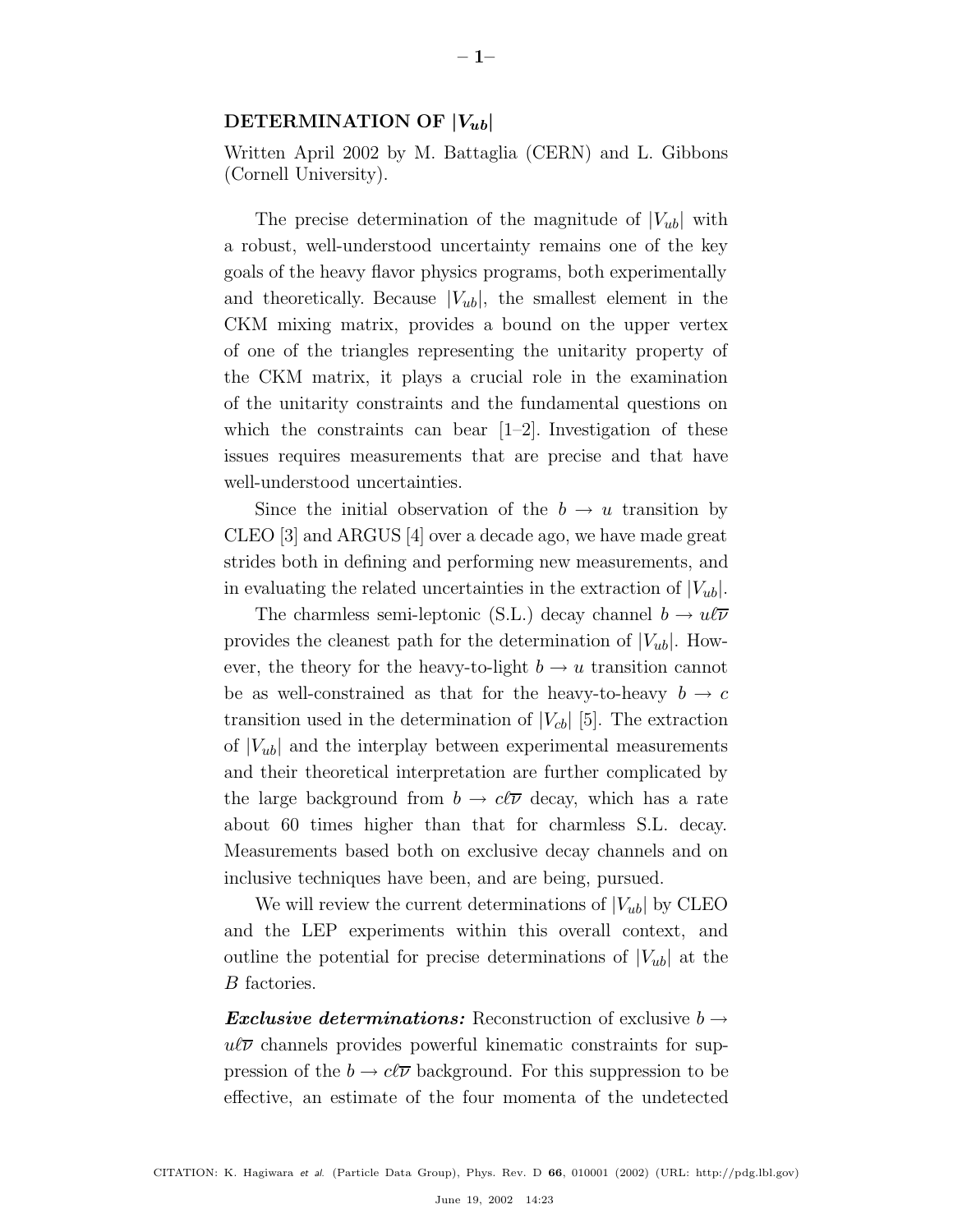neutrino must be provided. The measurements to date have made use of detector hermeticity and the well-determined beam parameters to define a missing momentum that is defined as the neutrino momentum. Signal-to-background ratios (S/B) of order one have been obtained in these channels.

To extract  $|V_{ub}|$  from an exclusive channel, the form factors for that channel must be known. The form factor normalization dominates the uncertainty on  $|V_{ub}|$ . The  $q^2$  dependence of the form factors, which is needed to determine the experimental efficiency, also contributes to the uncertainty, but at a much reduced level. For example, the requirement of a stiff lepton for background reduction in these analyses introduces a  $q^2$  dependence to the efficiency. In the limit of a massless charged lepton (a reasonable limit for the electron and muon decay channels), the  $B \to \pi \ell \nu$  decay depends on one form factor  $f_1(q^2)$ :

$$
\frac{d\Gamma(B^0 \to \pi^- \ell^+ \nu)}{dy \, d\cos\theta_\ell} = |V_{ub}|^2 \frac{G_F^2 p_\pi^3 M_B^2}{32\pi^3} \sin^2\theta_\ell |f_1(q^2)|^2, \qquad (1)
$$

where  $y = q^2/M_B^2$ , and  $\theta_\ell$  is the angle between the charged lepton direction in the virtual W  $(\ell + \nu)$  rest frame and the direction of the virtual W. For the vector meson final states  $\rho$ and  $\omega$ , three form factors,  $A_1$ ,  $A_2$  and  $V$ , are necessary (see e.g., Ref. 6).

Calculation of these form factors constitutes a considerable theoretical industry, with a variety of techniques now being employed. Form factors based on lattice calculations [11–23], and on light cone sum rules [24–32], currently have uncertainties in the 15% to 20% range. A variety of quark model calculations exist [33–47]. Finally, a number of other approaches [48–53], such as dispersive bounds and experimentally-constrained models based on Heavy Quark Symmetry, seek to improve the  $q^2$ range over which the form factors can be estimated without introduction of a significant model dependence. Unfortunately, all these calculations currently have contributions to the uncertainty that remain uncontrolled. The light cone sum rules calculations assume quark-hadron duality, offering a "canonical" contribution to the uncertainty of 10%, but with no known means of rigorously limiting that uncertainty. The lattice calculations to date remain in the "quenched" approximation (no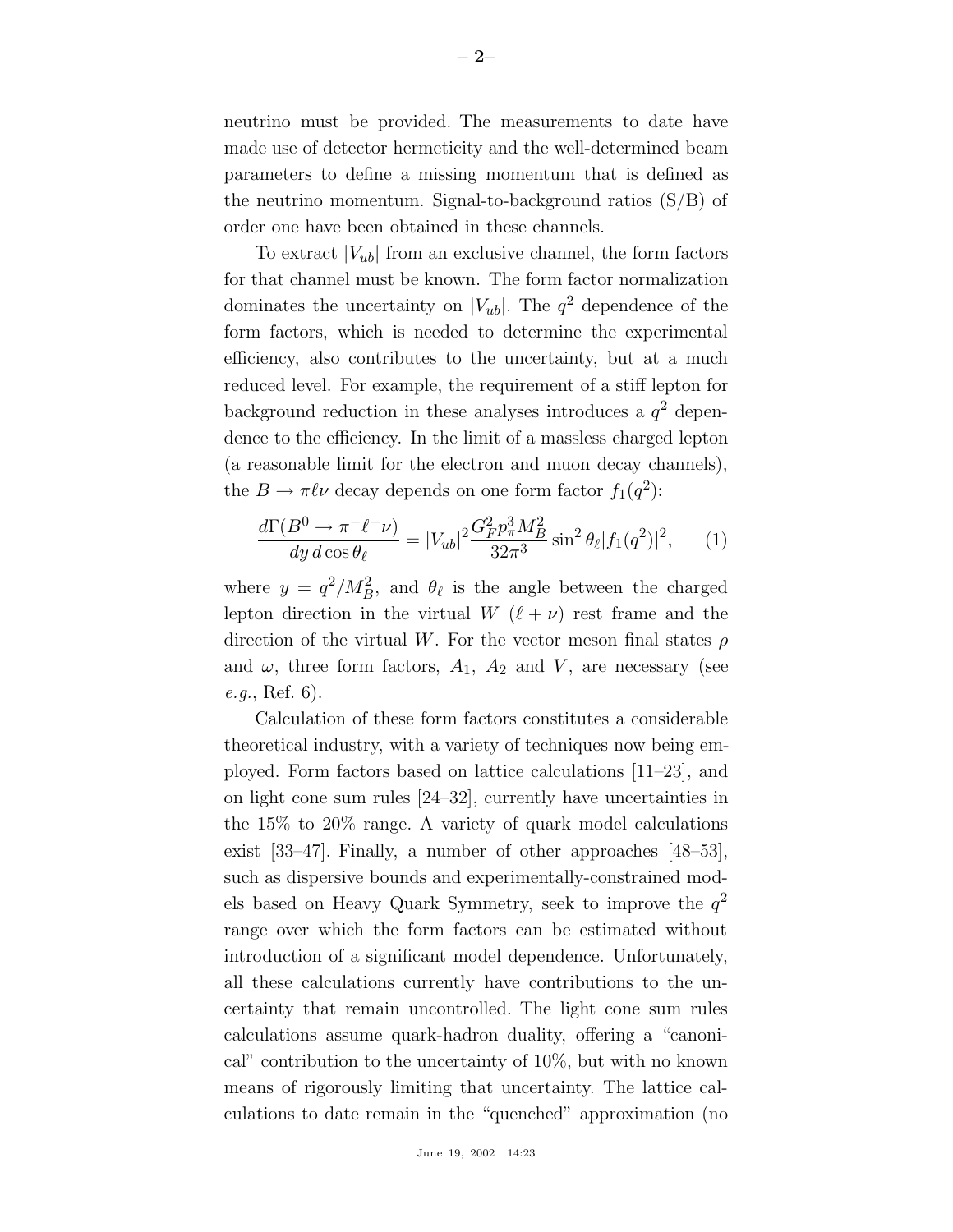light quark loops in the propagators), which limits the ultimate precision to the 15% to 20% range. For the quark model calculations, there exists no means for systematic evaluation of the uncertainties.

There have been two exclusive  $|V_{ub}|$  analyses by the CLEO Collaboration: a simultaneous measurement of the  $B \to \pi \ell \overline{\nu}$ and the  $B \to \rho \ell \overline{\nu}$  transitions [9], and a second measurement of the  $B \to \rho \ell \overline{\nu}$  rate [10]. Both measurements employ the missing energy and momentum to estimate the neutrino momentum. With that technique, the major background results from  $b \rightarrow$  $c\ell\overline{\nu}$  decays in events that cannot be properly reconstructed (for example, because of additional neutrinos in the event). Both measurements also employ the isospin relations

$$
\Gamma(B^0 \to \pi^- \ell^+ \nu) = 2\Gamma(B^+ \to \pi^0 \ell^+ \nu)
$$

and

$$
\Gamma(B^0 \to \rho^- \ell^+ \nu) = 2\Gamma(B^+ \to \rho^0 \ell^+ \nu) \tag{2}
$$

to combine the charged and neutral decays. In the original method, strict event quality requirements were made that resulted in a low efficiency, but a relatively low background to signal ratio over a fairly broad lepton momentum range. The branching fractions obtained were

$$
B(B^0 \to \pi^- \ell^+ \nu) = (1.8 \pm 0.4 \pm 0.3 \pm 0.2) \times 10^{-4}
$$

and

$$
B(B^0 \to \rho^- \ell^+ \nu) = (2.5 \pm 0.4^{+0.5}_{-0.7} \pm 0.5) \times 10^{-4} . \tag{3}
$$

The second analysis loosened the event cleanliness requirements, resulting in a much higher efficiency. The efficiency gain comes at the price of an increased background, and the analysis was primarily sensitive to signal with lepton momenta above 2.3  $GeV/c$ , which is near (and beyond) the kinematic endpoint for  $b \to c\ell\overline{\nu}$  decays, which are therefore highly suppressed. This analysis obtained

$$
B(B^0 \to \rho^- \ell^+ \nu) = (2.69 \pm 0.41^{+0.35}_{-0.40} \pm 0.50) \times 10^{-4} . \tag{4}
$$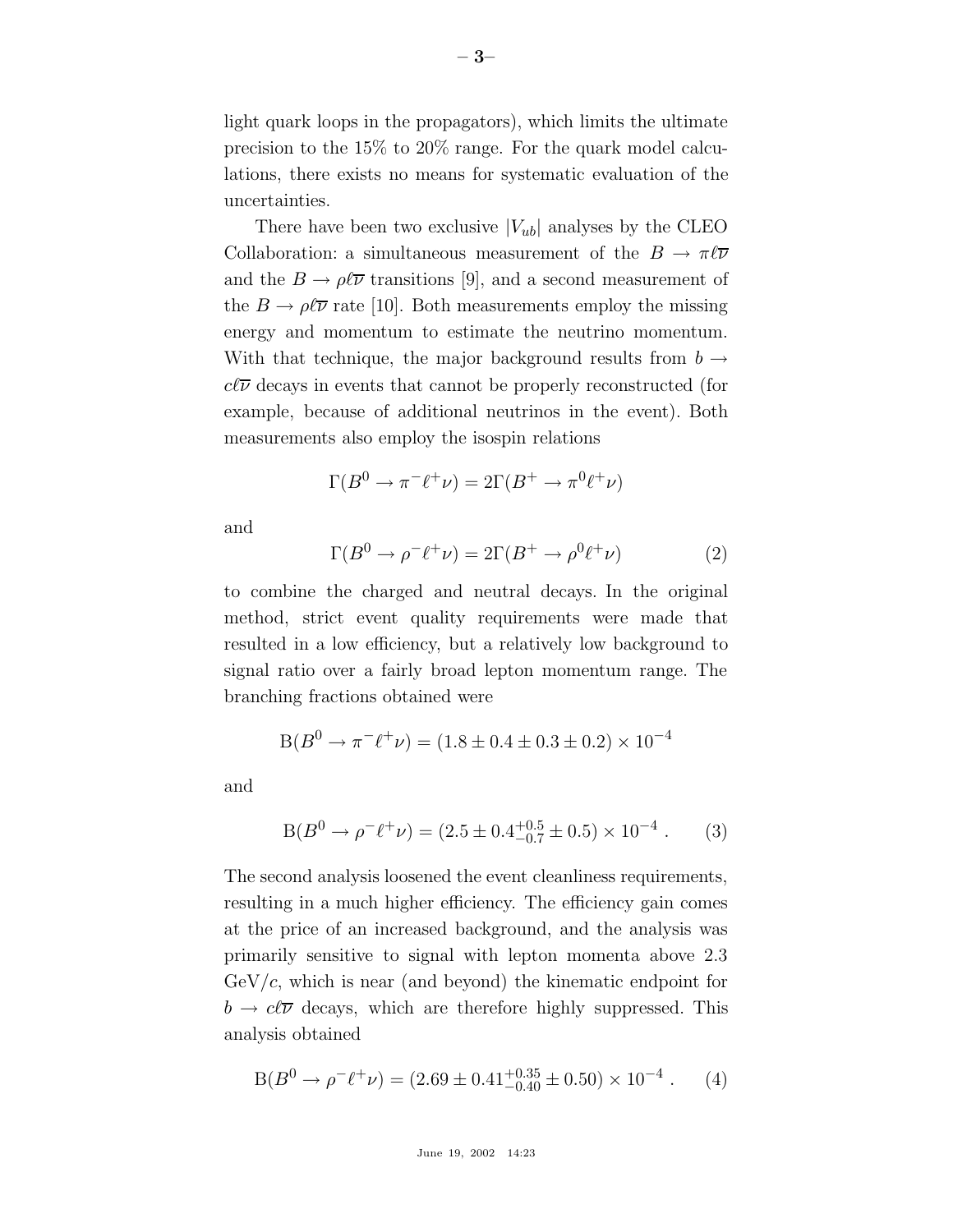The results of the two analyses are largely statistically independent, and they have been combined, accounting for correlated uncertainties, to obtain:

$$
|V_{ub}| = (3.25 \pm 0.14^{+0.21}_{-0.29} \pm 0.55) \times 10^{-3}, \tag{5}
$$

where the errors arise from statistical, experimental systematic, and form factor uncertainties, respectively. The last term has been estimated by comparing a large number of available models and, for this average, the earlier analysis was updated to the set of models used in the later analysis. A potential non-resonant  $\pi \pi \ell \nu$  contribution (assumed to be zero in the analyses) results in the asymmetric systematic uncertainty. The model dependence uncertainty is dominated by the overall normalization. Evaluation of the systematic considered both the spread among individual models and calculations, as well as the uncertainties claimed for the calculations. The central value spread and the estimated uncertainties were of the same order (roughly 15%).

The B factories have recently released very preliminary results of their first analyses of these exclusive modes. Belle has produced a  $B \to \pi \ell \nu$  analysis [54] that is very similar to the original CLEO exclusive analysis [9]. They find

$$
B(B^0 \to \pi^- \ell^+ \nu) = (1.28 \pm 0.20 \pm 0.26 \pm \sigma_{\text{model}}) \times 10^{-4} . (6)
$$

BABAR has recently presented preliminary results for a  $B \rightarrow$  $\rho\ell\nu$  analysis [55] that is quite similar to the second CLEO analysis [10], for which they obtained

$$
B(B^0 \to \rho^- \ell^+ \nu) = (2.97 \pm 0.56^{+0.48}_{-0.56} \pm \sigma_{\text{model}}) \times 10^{-4} . \quad (7)
$$

Both experiments use neutrino reconstruction, but have not yet advanced the detailed event cleanup (see Ref. 56) to the level of CLEO. The uncertainties, which are comparable to the original CLEO errors despite the much larger integrated luminosity, reflect this preliminary situation. This situation will certainly improve as the experiments mature.

The future for exclusive determinations of  $|V_{ub}|$  appears promising. Unquenched lattice calculations begin to be feasible,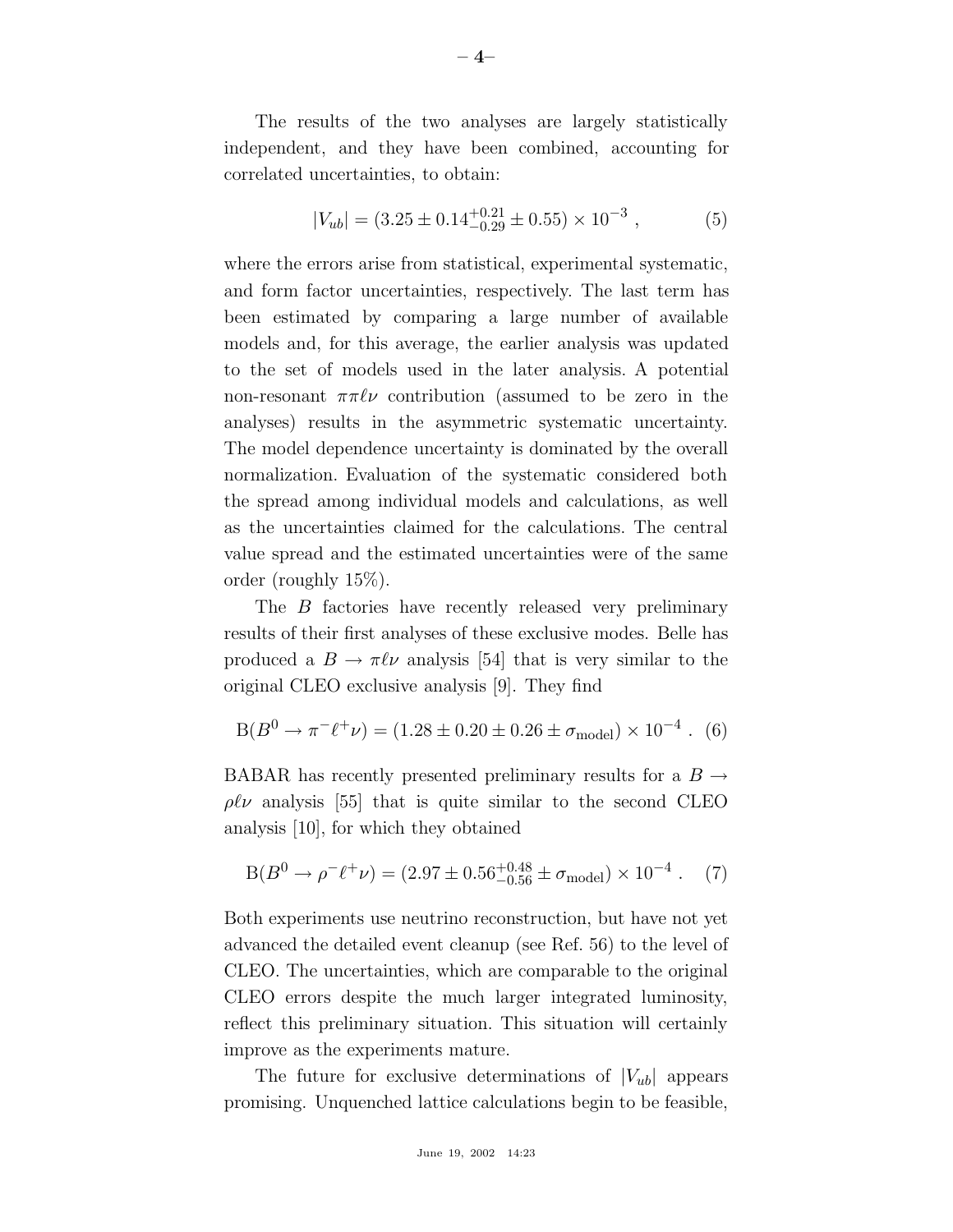and this will eliminate the primary source of uncontrolled uncertainty in these calculations. Simultaneously, the B factories are performing very well, and very large samples of events in which one B meson has been fully reconstructed will be available. This will allow a more robust determination of the neutrino momentum, and should allow a significant reduction of backgrounds and experimental systematic uncertainties. The high statistics should also allow detailed measurements of  $d\Gamma/dq^2$ , which will provide a sorely-needed litmus test for the form factor calculations, and will make the form factor shape contribution to the uncertainty on  $|V_{ub}|$  negligible. Should theory allow use of the full range of  $q^2$  in the extraction of  $|V_{ub}|$ , the B factories have already logged data sufficient for a 5% statistical determination of  $|V_{ub}|$ . If the data must be restricted to low hadronic recoil momentum (large  $q^2$ ), an order of magnitude more data would be necessary.

For both lattice and the B factories,  $\pi \ell \nu$  appears to be a golden mode for future precise determination of  $|V_{ub}|$ . The one caveat is management of contributions from the  $B^*$  pole, but recent work [21] suggests that this problem can be successfully overcome.  $B \to \eta \ell \nu$  will provide a valuable cross-check. The  $\rho\ell\nu$  mode will be more problematic for high precision: the broad width introduces both experimental and theoretical difficulties. Experiments must, for example, assess potential nonresonant  $\pi\pi$ contributions, but only crude arguments based on isospin and quark-popping have been brought to bear to date. Theoretically, no calculation, including lattice, has dealt with the width of the  $\rho$ . Even worse, when the lattice calculations become unquenched, the  $\rho$  will become unstable, and the  $\pi\pi$  final state must be faced by the calculations. The methodology for accommodation of two particle final states on the lattice remains quite primitive, very costly, and works only for lowenergy states, so it may be unsuitable for  $\rho$  decay. One could put the  $\rho$  "in a box" to prevent its decay, but this introduces uncertainties of order width/mass [57]. Fortunately, the  $\omega\ell\nu$ mode provides an excellent alternative to the  $\rho$  mode, though it has remained elusive to date. Agreement between accurate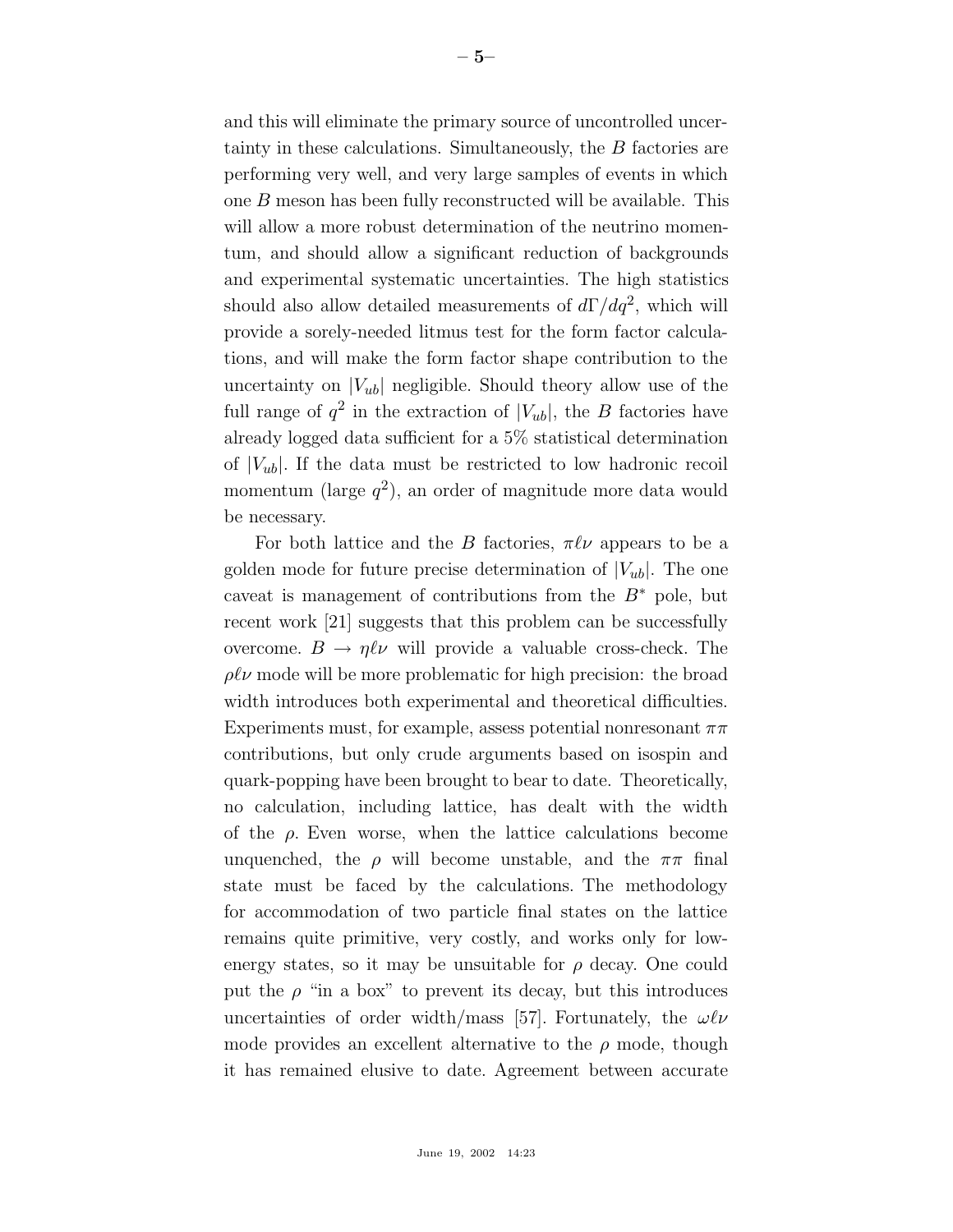$|V_{ub}|$  determinations from  $\pi \ell \nu$  and from  $\omega \ell \nu$  will provide added confidence in both.

*Inclusive determinations:* In principle, the fully inclusive rate  $BR(b \to X_u \ell \overline{\nu})$  can be calculated quite reliably within the OPE framework [58–61], with a  $\simeq 6\%$  theoretical uncertainty in  $|V_{ub}|$  attainable. The calculations find

$$
|V_{ub}| = 0.00445 \times \left(\frac{\text{B}(b \to u\ell\overline{\nu})}{0.002} \frac{1.55 \text{ps}}{\tau_b}\right)^{1/2} \times (1 \pm 0.020 \pm 0.052),\tag{8}
$$

where the first error arises from uncertainties in the OPE expansion, and the second from uncertainty in the b quark mass, for which  $m_b^{\text{kin}}(1 \text{ GeV}) = (4.58 \pm 0.09) \text{ GeV}$  has been assumed. With the large number of final states available over a broad mass range, deviations from global quark-hadron duality are expected to be small for the total charmless S.L. rate.

Unfortunately, realizing this accuracy is extremely difficult in practice. The background from  $b \to c\ell\overline{\nu}$  decays forces experiments to limit their sensitivity within some restricted region of the total phase space. These regions are the lepton energy endpoint  $E_{\ell} > (M_B^2 - M_D^2)/(2M_B)$ , the low hadronic mass region  $M_X < M_D$ , and the large dilepton mass  $q^2 > (M_B - M_D)^2$ . They select  $\simeq 15\%, 70\%, \text{ and } 20\%$  of the charmless S.L. rate, respectively. The typical S/B ratios achieved within these regions are a factor of 5–10 smaller than those for the exclusive analyses. These restrictions introduce additional uncertainties in the calculation of the total charmless branching fraction that are difficult to quantify. In addition, they may end up moving the quark-duality assumption away from the well-grounded global assumption towards a local assumption. While the limitations of the quark-hadron duality assumption are expected to be quite small for fully integrated rates, they may become more pronounced in partially integrated rates. The applicability of general results for the inclusive OPE approach, and the control of the theoretical uncertainties for measurements restricted within these limited regions, remain the subject of ongoing debate within the community.

The original observations of the  $b \to u$  transition at the  $\Upsilon(4S)$  [3,4] were inclusive analyses that focused on leptons in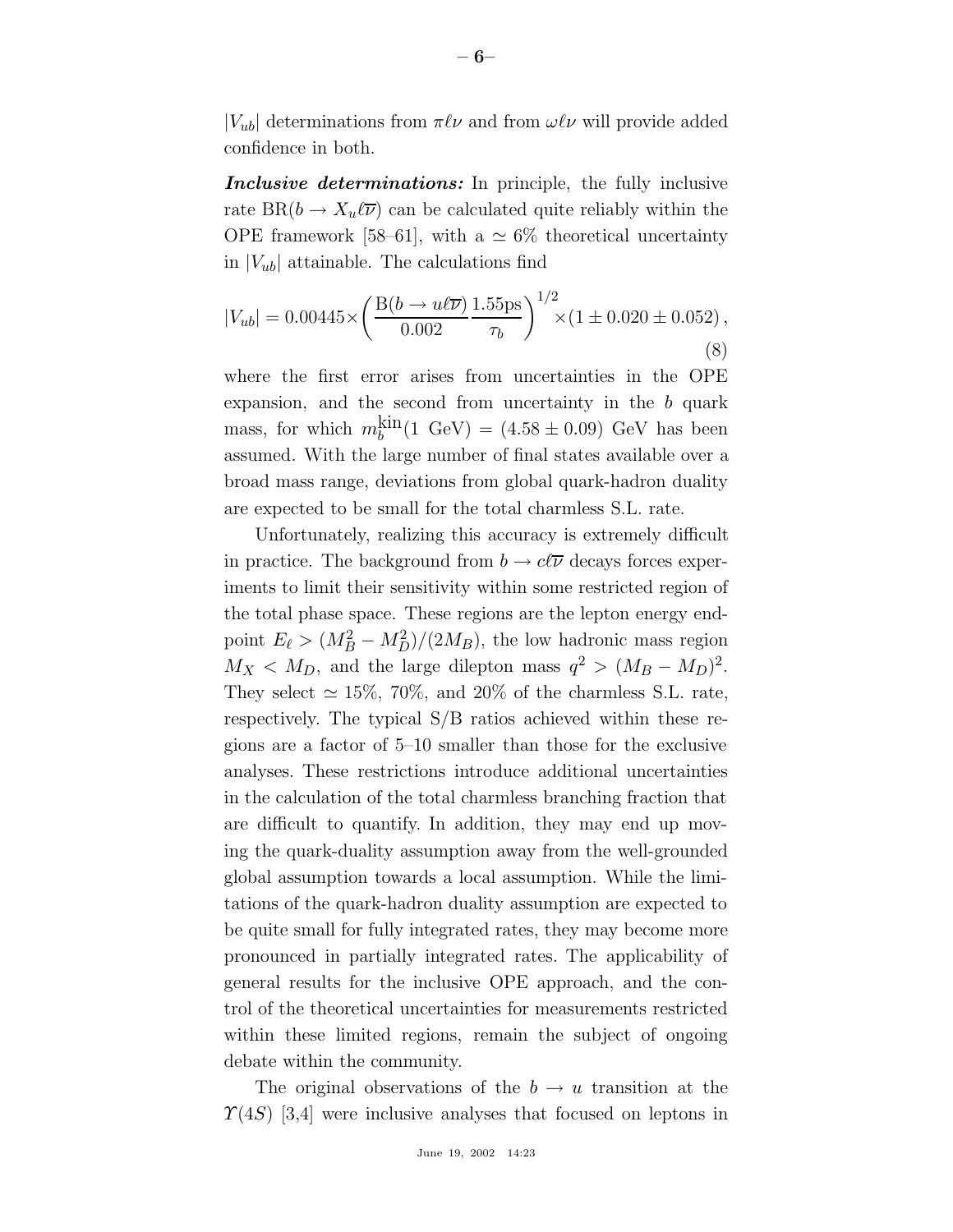the endpoint region of the single lepton spectrum, beyond the kinematical limit for compatibility with  $b \to c\ell\overline{\nu}$  transitions. The ACCMM [7] and ISGW [35] models were used to estimate the rate into the endpoint, from which  $|V_{ub}/V_{cb}| = (0.08 \pm 0.02)$ was obtained, where the 25% error is dominated by the theoretical uncertainty. That the error "guesstimated" with those models happened to give an error that was reasonably appropriate was a historical accident. Had the ISGW II model [36] been available at that time (and used), the model dependence would have been significantly underestimated [8]. The theoretical uncertainty for an endpoint analysis has been very difficult to quantify. Because the endpoint region extends beyond the partonic endpoint, and the size of the endpoint is of order  $\Lambda_{\rm QCD}$ , an infinite series of terms in the OPE rate calculation become equally important. The leading twist singularities can be resummed into a structure function [75–78]. This shape function encapsulates the "Fermi motion" of the b quark within the hadron, and must be evaluated when experimental determinations of  $|V_{ub}|$  are forced near the boundary of a kinematic distribution [73].

A number of authors observed that selection of S.L. decays  $b \to X\ell\overline{\nu}$ , with hadronic mass  $M_X$  below that of the D meson, provides a separation of the charmless  $X_u\ell\overline{\nu}$  signal from the  $X_c\ell\overline{\nu}$  background, with an efficiency that can be reliably estimated [62,68,69,73]. These observations motivated an intense effort into such inclusive analyses at LEP. The significant B-hadron boost, and the containment of its decay products into a narrow jet in  $Z^0 \to b\overline{b}$  events, make these measurements at the  $Z^0$  pole interestingly complementary to those performed at the  $\Upsilon(4S)$  peak. Over the past several years, the ALEPH [63], DELPHI [64], L3 [65], and, most recently, OPAL [66] collaborations, have published inclusive measurements of the  $b \to u\ell\overline{\nu}$  rate. Three separate methods have been employed. The ALEPH and OPAL analyses use neural networks that take as input a large number (twenty in the case of ALEPH, and seven in the OPAL analysis) of kinematic variables which provide separation between  $b \to c\ell\nu$ and  $b \to u \ell \nu$  decays. The signal is extracted in both cases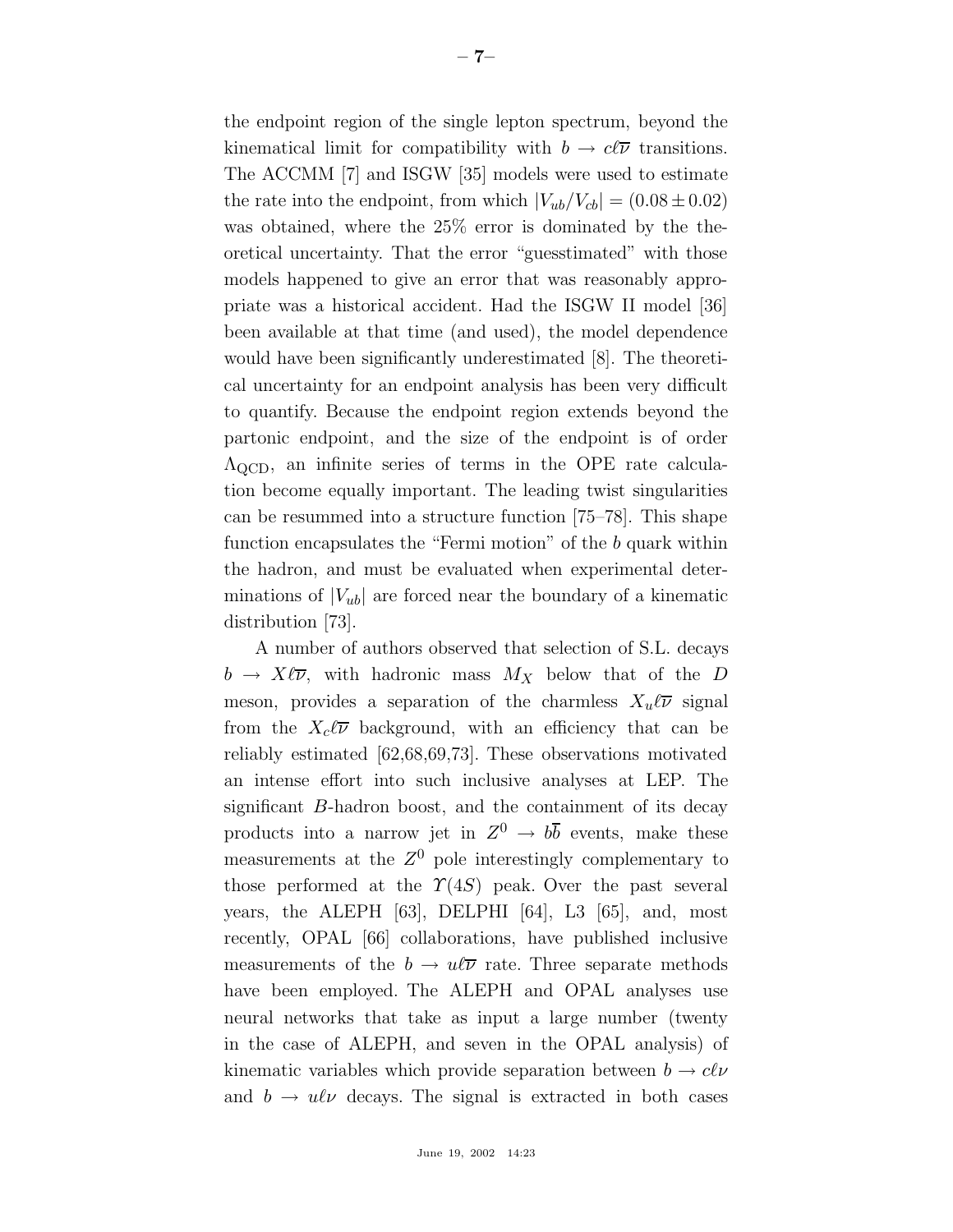**– 8–**

a region enriched in signal decays. L3 applies a sequential-cut analysis, using the kinematics of the lepton and of the leading hadron in the same jet for discrimination of the signal events. The DELPHI analysis performs an inclusive reconstruction of the hadronic mass of the system emitted together with the lepton in the b-hadron decay. The S.L. B sample is split into  $b \rightarrow u$ -enriched and -depleted samples, based on the separation between tertiary and secondary vertices (making use of the finite charm lifetime), and on the presence of tagged kaons in the final state. The mass of the hadronic system  $M_X$  is used to further subdivide the sample into a  $b \to X_u \ell \nu$ –favored region  $(M_X < 1.6 \text{ GeV})$  and a  $b \to X_c \ell \nu$ –dominated region. The signal is extracted from a simultaneous fit to the number of decays classified according to the four different categories and the distributions of the lepton energy in the reconstructed B-rest frame. While the approaches of the various LEP analyses differ, they tend to be sensitive to  $b \to u\ell\overline{\nu}$ , primarily when the mass of the hadronic system is in the region  $M_X \leq M_D$ : DELPHI explicitly so, ALEPH and OPAL implicitly, in that after their neural net requirement, the efficiency falls noticeably with increasing hadronic mass (they gain some additional sensitivity at higher masses when stiff leptons or hadrons are present in the event). These analyses are sensitive to a significantly larger portion of the phase space than the endpoint analyses, but at the cost of larger backgrounds from  $b \to c\ell\overline{\nu}$  decays (see Table 1).

The uncertainty in the determination of the fraction of the total charmless rate selected by a given cut in  $M_X$  has been studied by several authors. A major source of uncertainty is represented by the value of the b-quark mass  $m_b$ . A relative error of  $\pm 15$ –30% on the inclusive charmless branching fraction, obtained with  $M_X$  cut values from  $M_D$  down to 1.5 GeV, has been estimated from the uncertainty on the mass (assuming  $\pm$  150 MeV) and the kinetic energy of the b quark [73]. Other estimates are compatible with this range [68,69]. For restrictions in the range  $M_X^2 < m_b \Lambda_{\rm QCD} \approx M_D^2$ , the calculation of the inclusive charmless branching fraction is also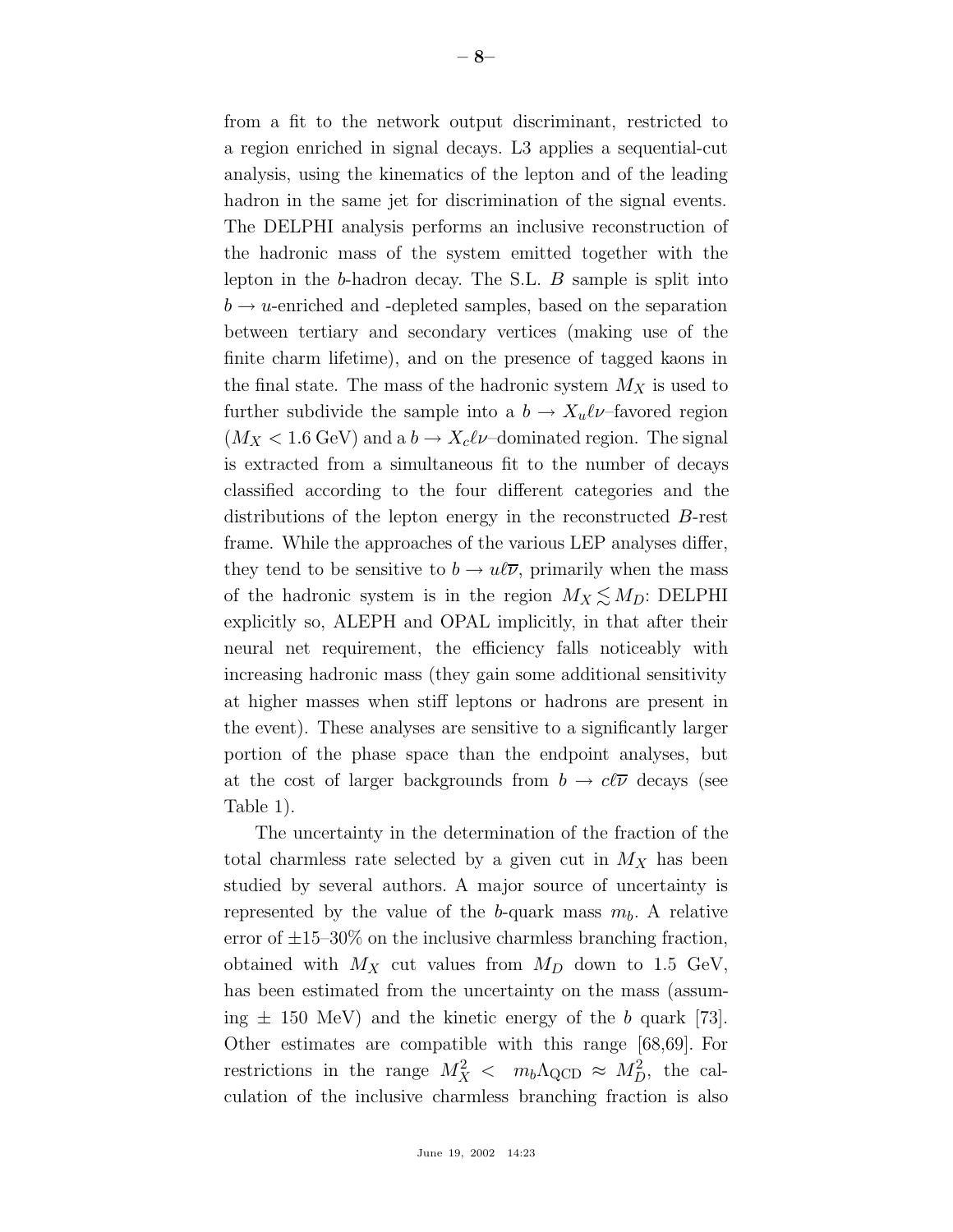**Table 1:** Summary of  $|V_{ub}|$  determinations by experiment. The method, the S/B ratio of the analyses, the result with the statistical+experimental, the  $b \rightarrow c$ and the published  $b \to u$  uncertainties, the fractional systematic uncertainty for the non  $b \to u$  contributions, and our evaluation for the range of the estimated theoretical uncertainty (including uncertainty in the shape functions from  $b \to s\gamma$ ) are given.

| Exp.         | Method                                              | S/B         | $ V_{ub} $<br>$[10^{-3}]$         | $\sigma_{b\rightarrow c}$<br>$( V_{ub} )$ | $\sigma_{th}$<br>$( V_{ub} )$ |
|--------------|-----------------------------------------------------|-------------|-----------------------------------|-------------------------------------------|-------------------------------|
|              | ALEPH Neural Net                                    | 0.07        | $4.12 \pm .67 \pm .62 \pm 0.35$   | 15\%                                      | $9\%$                         |
| OPAL         | Neural Net                                          | 0.05        | $4.00 \pm .71 \pm .59 \pm 0.40$   | 15%                                       | 10\%                          |
| DELPHI $M_X$ |                                                     | 0.10        | $4.07 \pm .65 \pm .47 \pm 0.39$   | $12\%$                                    | 10%                           |
| L3           | $\pi - \ell$ Cut                                    | 0.22        | $5.7 \pm 1.0 \pm 1.3 \pm 0.5$     | 22\%                                      | 10\%                          |
| <b>LEP</b>   | Average                                             |             | $4.09 \pm 0.37 \pm 0.44 \pm 0.34$ |                                           | $9 - 15\%$                    |
| <b>CLEO</b>  | $E_{\ell}$ endpoint                                 | 0.39        | $4.12 \pm 0.34 \pm 0.44 \pm 0.33$ | $7\%$                                     | $10\hbox{--}15\%$             |
| <b>CLEO</b>  | $\pi(\rho)\ell\overline{\nu}+$<br>strict $\nu$ -rec | 2.1(0.6)    | $3.30 \pm 0.4 \pm 0.7$            | 8\%                                       |                               |
| <b>CLEO</b>  | $\rho \ell \overline{\nu} +$<br>$\log e \nu$ -rec   | $0.7 - 1.5$ | $3.23 \pm 0.35 \pm 0.58$          | $5\%$                                     |                               |
| <b>CLEO</b>  | $\pi + \rho \ell \overline{\nu}$<br>Average         |             | $3.25^{+0.25}_{-0.32}\pm 0.55$    |                                           | $15 - 20\%$                   |

sensitive to the shape function uncertainties that affect the endpoint region, particularly as the cut is lowered much below  $M_D$  [68,69,73](though model-dependent studies suggest that the importance of the shape function may be reduced in the  $M_X$  case). Higher-twist contributions and unknown power corrections of order  $\Lambda_{\text{QCD}}/M_B \approx 10\%$  (for example, corrections to the method of convolution of the parton-level spectra with a shape function [70,71]) also contribute to the uncertainty on  $|V_{ub}|$ . This leads to an estimate of the overall  $b \rightarrow u$  systematics on  $|V_{ub}|$  extracted with these methods of order 10–15%, which still allows for a largely model-independent determination.

The DELPHI analysis follows this framework with the theoretical uncertainties evaluated within the framework outlined, for example, in Ref. 69. At that time, however, no detailed information regarding the shape function existed, and the experiment relied on models. The neural net analyses are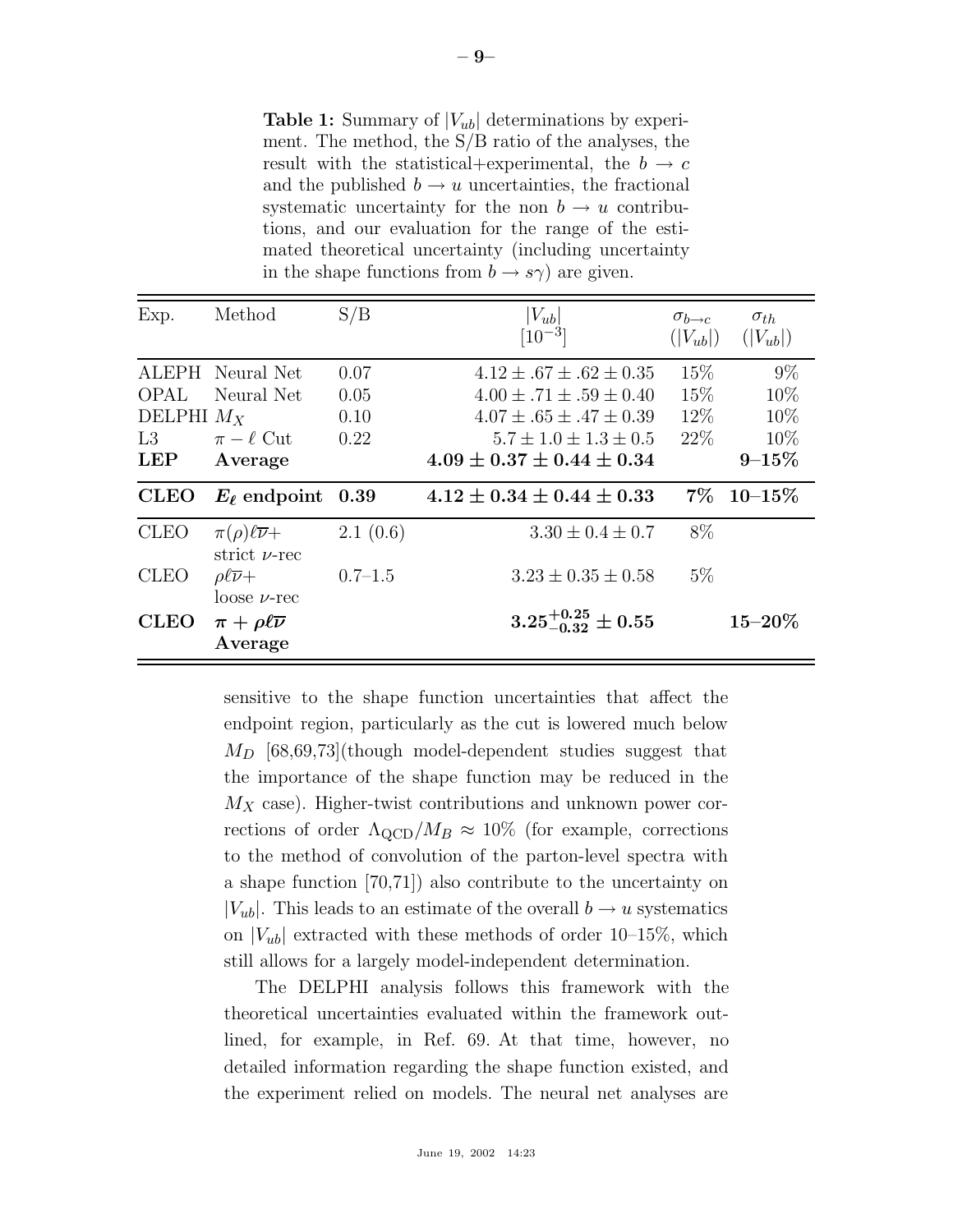somewhat more difficult to interpret directly, and the experiments rely more heavily on model estimates to gauge the uncertainty. Given that those measurements tend to have sensitivity primarily in the regions affected by the shape functions, a theoretical uncertainty within the  $10\%$ -15% window seems likely. An average by the LEP Heavy Flavour Group [72] results in

$$
V_{ub} = (4.09^{+0.36}_{-0.39}{}^{+0.42}_{-0.47} \pm 0.25 \pm 0.23) \times 10^{-3} . \tag{9}
$$

The first error includes the statistical and detector-level systematic uncertainties, and the second the systematics from the  $b \rightarrow c$  background. The third error reflects the uncertainty in the extrapolation of the yields measured in the restricted kinematic region to the total charmless S.L. branching fraction determination. The above was obtained based on model studies for each analysis, accounting for the contributions that could be quantified. It profits from the partially uncorrelated sources of systematics that result from the different techniques adopted by the four experiments. The discussion above suggests the more conservative range of  $\pm 10$ –15%. The final error reflects the  $\pm 6\%$ uncertainty for extraction of  $|V_{ub}|$  from the total charmless S.L. branching fraction.

Observation of semileptonic  $b \to u$  decays at LEP has been an experimental tour de force. The successful realization of those analyses is due to some advantages offered by the kinematics at the  $Z^0$  pole, and to the performance of the detectors. While these studies have pioneered a path towards new approaches for extracting  $|V_{ub}|$ , they have exposed the drawbacks of analyses with S/B ratios that require control of the background level to better than 5% of itself. Some areas of concern here, discussed within the community, include the modeling uncertainties of the non-D and  $D^*$  components of the background from  $B$  decay, the modeling of the  $B_s$  and b-baryon S.L. decays, and the estimate of the  $b \to u$  modeling uncertainties due to the uneven sampling of the decay phase space.

CLEO has recently submitted for publication [74] a new measurement based on the lepton endpoint fraction that makes a significant step away from reliance on models for the theoretical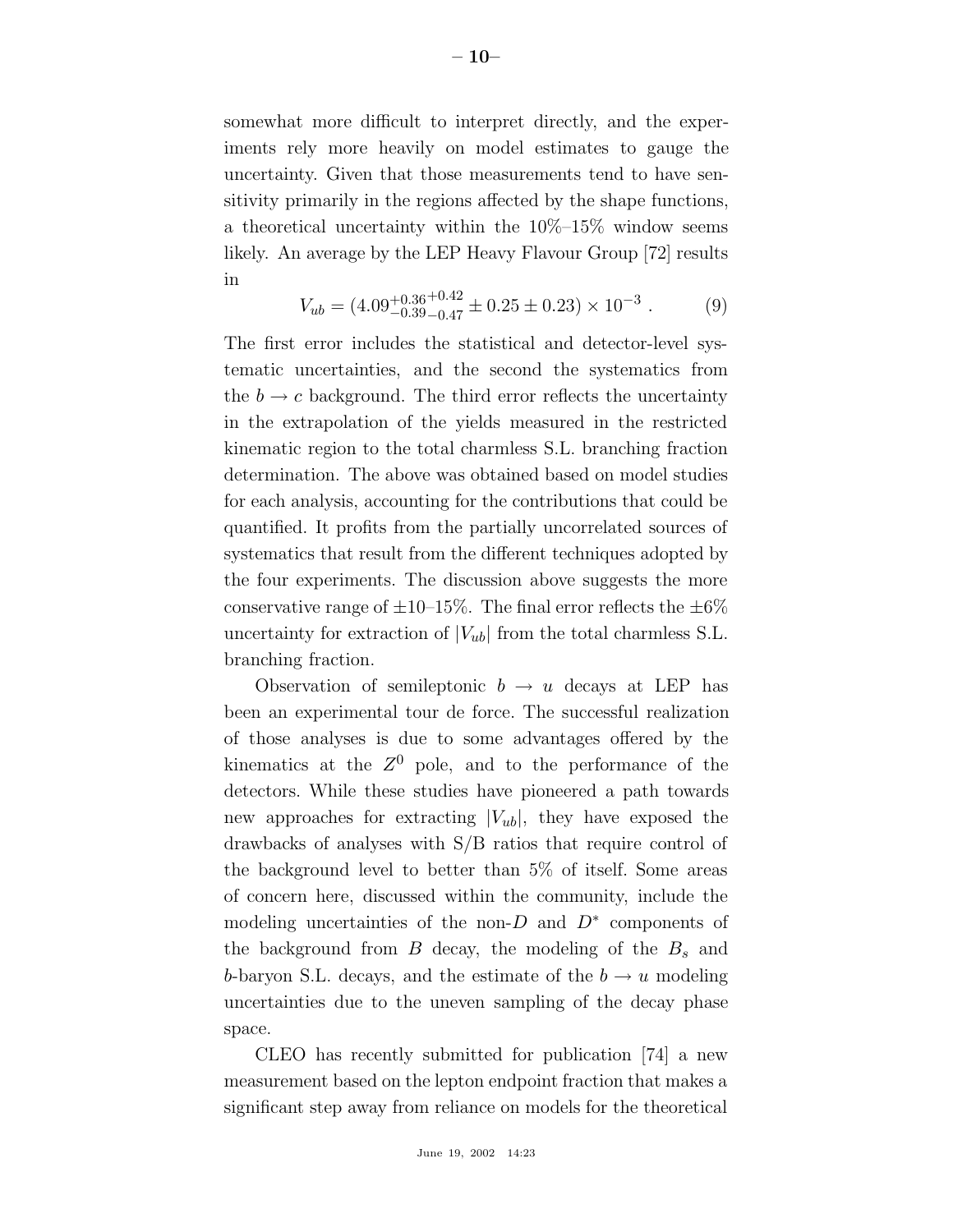uncertainty. It has been known for some time [77,76] that, at leading twist, the same shape function corrects the parton level  $b \rightarrow s\gamma$  photon spectrum and the  $b \rightarrow u\ell\nu$  lepton spectrum. While measurements of the non-perturbative  $1/m_b^2$  parameters have been made for the heavy-to-heavy  $b \to c\ell\overline{\nu}$  transition [79], differences in the higher order corrections in the OPE spoil their application to heavy-to-light transitions. Since both  $b \rightarrow$ sγ and  $b \to u\ell\overline{\nu}$  are heavy-to-light transitions, however, one can relate the parameters determined in one system to the other, up to power corrections of order  $\Lambda_{\text{QCD}}/M_B$  arising from nonlocal operators [71]. It has been suggested that the stability of the extracted  $|V_{ub}|$  under variation of the lepton momentum endpoint region can limit the uncertainty due to these corrections [71].

Because the CLEO experiment must account for the distortion of the endpoint spectrum due to the motion of the B mesons, initial-state radiation, and experimental resolution, it fits the observed data using a theoretical momentum spectrum to which the distortions are applied. Several ansatz [82,83] for the form of the shape function were employed. CLEO finds

$$
|V_{ub}| = (4.12 \pm 0.34 \pm 0.44 \pm 0.23 \pm 0.24) \times 10^{-3}, \qquad (10)
$$

based on the lepton momentum range  $2.2-2.6 \text{ GeV}/c$ . The first error is the combined statistical and experimental uncertainty on the rate into the accepted momentum range. The second error is the uncertainty on the fraction of leptons expected to lie within this range based on the uncertainty, statistical and systematic, in the parameters derived from the  $b \to s\gamma$  photon spectrum. The third uncertainty is the same HQE uncertainty on the extraction of  $|V_{ub}|$  from the total rate as above. The final error is an estimate of the scale of the uncertainty that results from the unknown power corrections in applying the  $b \to s\gamma$  shape function to  $b \to u\ell\nu$ . In the limit of integration over the full lepton spectrum, this uncertainty would vanish: in fact, as one moves away from the phase space boundary, the importance of the shape function diminishes. To evaluate this uncertainty, the parameters of the shape function were varied by the expected order of the corrections:  $\Lambda_{\rm QCD}/M_B \approx 10\%$ . This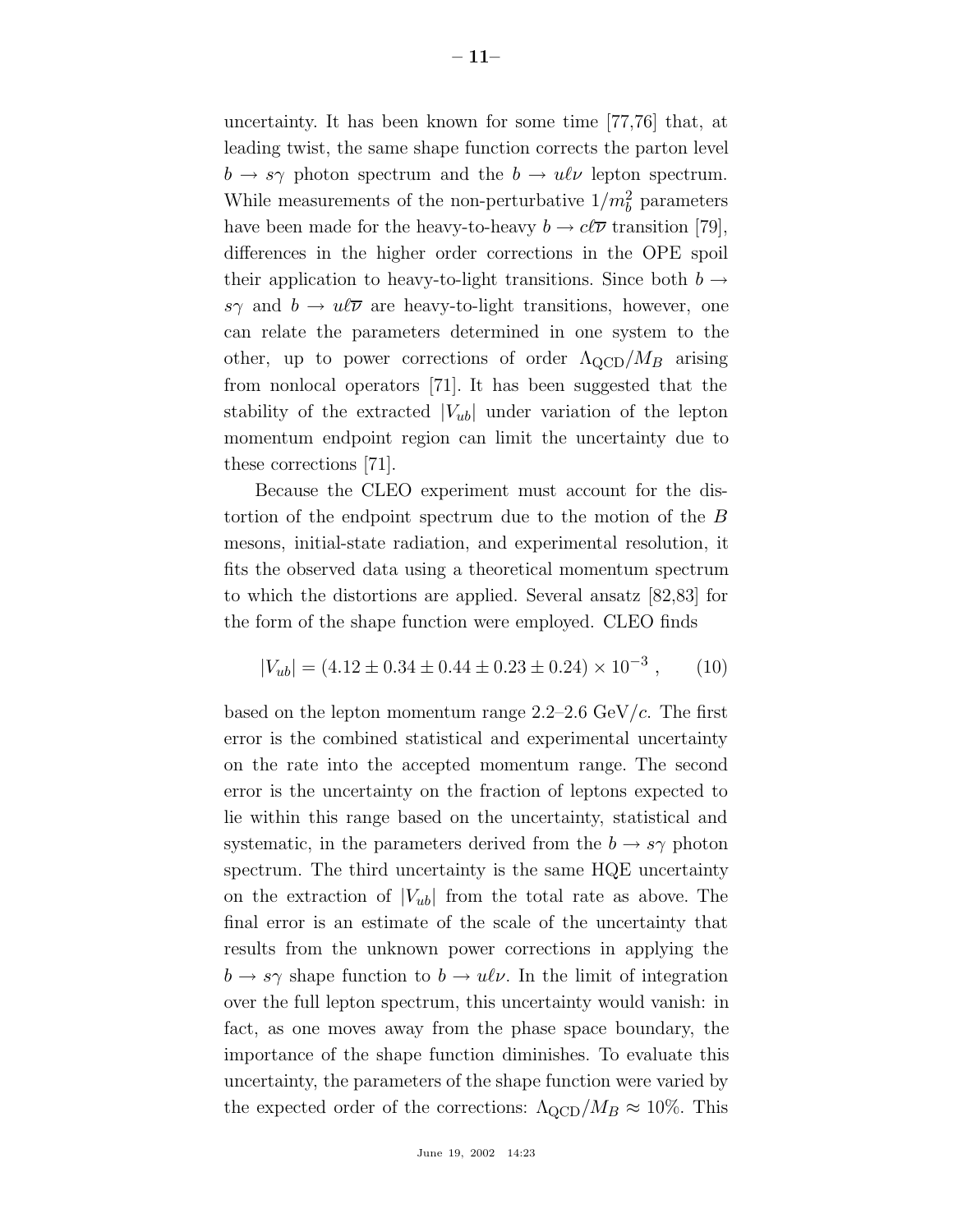sets the scale of the uncertainty, but is not a precise evaluation of the uncertainty—we do not know if the true uncertainty is a factor of two larger or smaller, for example. Variation of the size of the endpoint region results in consistent determinations of  $|V_{ub}|$ , but the experimental uncertainties limit our ability to make more precise statements regarding the power corrections at this time.

Finally, a method of extracting  $|V_{ub}|$  inclusively in a restricted region of  $q^2$ , the mass of the leptonic system, has been proposed [84]. This region is free from uncertainty due to the shape functions, but does receive order  $1/m_c^3$  corrections [85]. Given the orthogonal uncertainties, this method will provide a valuable crosscheck to other inclusive determinations of  $|V_{ub}|$ . While this method has been found to be unsuitable for experiments at higher energy, application at the  $\Upsilon(4S)$  facilities should be feasible, where resolutions on  $q^2$  of approximately 1  $GeV<sup>2</sup>$  can already be obtained, though with large tails from mis-reconstructed events.

As the B factories bring their full data samples to bear on inclusive measurements of  $|V_{ub}|$ , there is a potential for considerable progress in  $|V_{ub}|$ . More precise evaluation of the  $b \rightarrow s\gamma$  photon spectrum will lead to more precisely determined effective shape functions. With the potential for large samples of events with one fully reconstructed B, reconstruction of the hadronic recoil mass with much reduced contamination from  $b \to c\ell\overline{\nu}$  decays and of  $q^2$  should be possible. Hence, statistical and systematic experimental uncertainties should be reduced as well. As long as the various determinations remain in agreement, while their precision improves, we can enhance our confidence that the uncontrolled theoretical uncertainties are not biasing  $|V_{ub}|$  beyond whatever level of precision has been reached in the individual measurements.

**Summary and outlook:** There is considerable debate (even between the authors) regarding the soundest use of the various measurements. While our knowledge regarding  $|V_{ub}|$  is far more robust than it was ten years ago, the uncertainty on  $|V_{ub}|$ from each method still receives contributions from some uncontrolled sources. To validate a given level of precision in this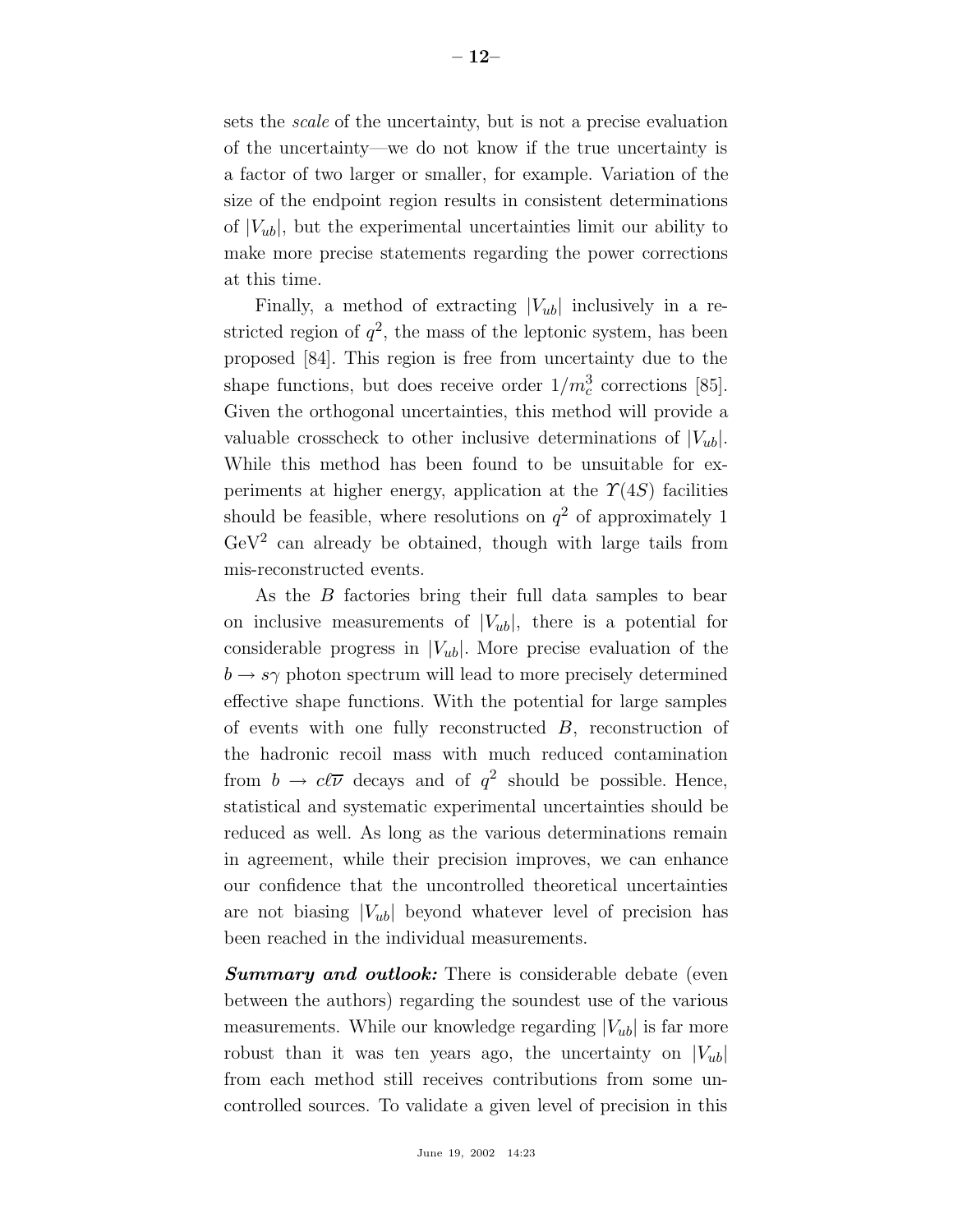situation, measurements based on complementary techniques that agree within that precision are needed. The present results from inclusive and exclusive determinations display a promising agreement (see Table 1). However, there is a fairly widespread consensus that the inclusive and exclusive measurements cannot be reliably combined until we can quantify all of their yet-uncontrolled uncertainties.

Restricting to the inclusive determinations, several results have been already obtained, all within the same HQE framework, and with comparable estimated accuracies. Their averaging would improve the overall  $|V_{ub}|$  accuracy, since the uncorrelated uncertainties are sizeable. The LEP Heavy Flavour Group has already performed the exercise of such averaging for the four LEP measurements. The result has been obtained in the framework of OPE, and no additional error has been added to account for additional corrections to the  $1/m_b$  expansion, and of the quark-hadron duality assumption [72]. These issues need to be addressed and tested by further experimental studies.

As discussed above, there remain uncertainties that cannot be precisely quantified in the different analyses. Furthermore, potential violation of local quark-hadron duality might affect each kinematic region differently, though future study of the end-point spectrum for  $B_u$  and  $B_d$  separately may help in constraining these effects. Hence, there exist sources of uncertainty that we cannot yet quantify that may be as large as the current statistical uncertainties, though, in the end, they could also be found to be small. The agreement among the current results limits the uncontrolled uncertainties to the order of 20%, the current precision of the comparison. Without some independent means of controlling such uncertainties, an average of the different methods may underestimate the uncertainty with which we have truly determined  $|V_{ub}|$ .

Currently, we have a variety of measurements that individually approach a 15% uncertainty, and that all agree within that uncertainty. Any of the individual measurements can, therefore, be used as representative of  $|V_{ub}|$ .

The prospects for improved precision on  $|V_{ub}|$  are excellent. With the large data samples now becoming available at the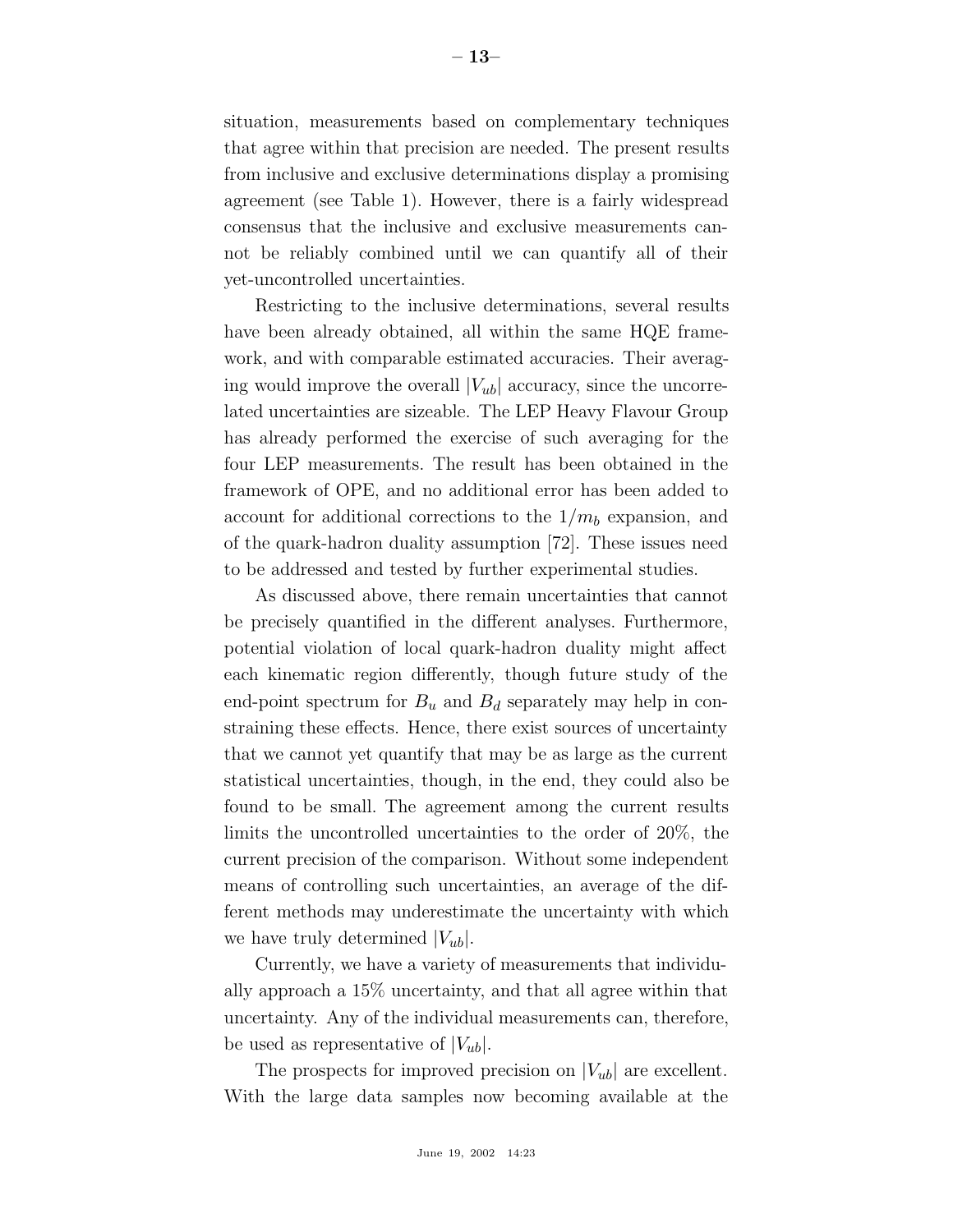$\Upsilon(4S)$  facilities, the experimental uncertainties will continue to shrink. With these improved uncertainties will come more stringent comparisons of techniques to "stress test" the theory, and either continued confidence in the increased precision on  $|V_{ub}|$ , or an indication of where the shortcomings lie. With the continued advancement of lattice QCD, exclusive determinations of  $|V_{ub}|$  from  $B \to \pi \ell \nu$  and  $B \to \omega \ell \nu$  well below 10%, appear feasible within the decade. We now have event samples that allow model independent extractions of  $|V_{ub}|$  from a variety of inclusive techniques. As the event samples from the  $B$  factories increase, the precision of these techniques will continue to improve, and agreement among them can limit the uncontrolled uncertainties. Barring disagreements as the measurements improve, sub 10% precisions also appear feasible from the inclusive techniques.

## **References**

- 1. See the review on "CKM Quark Mixing Matrix" by F.J. Gilman, K. Kleinknecht, and B. Renk in this Review.
- 2. See the review on "CP Violation in B decays" by H. Quinn and A. Sanda in this Review.
- 3. R. Fulton et al. (CLEO Collab.), Phys. Rev. Lett. **64**, 16, (1990);

J. Bartelt et al., Phys. Rev. Lett. **71**, 4111 (1993).

- 4. H. Albrecht et al. (ARGUS Collab)., Phys. Lett. **B234**, 409 (1990); and Phys. Lett. **B255**, 297 (1991).
- 5. See the review on "Determination of  $|V_{cb}|$ " by M. Artuso and E. Barberio in this Review.
- 6. F.J. Gilman and R.L. Singleton, Phys. Rev. **D41**, 142 (1990).
- 7. G. Altarelli et al., Nucl. Phys. **B208**, 365 (1982).
- 8. R.A. Poling, private communication.
- 9. J.P. Alexander et al. (CLEO Collab.), Phys. Rev. Lett. **77**, 5000 (1996).
- 10. B.H. Behrens et al. (CLEO Collab.), Phys. Rev. **D61**, 052001 (2000).
- 11. A. Abada et al., Nucl. Phys. **B416**, 675 (1994).
- 12. C.R. Allton et al. (APE Collab.), Phys. Lett. **B345**, 513 (1995).
- 13. L. Del Debbio et al. (UKQCD Collab.), Phys. Lett. **B416**, 392 (1998).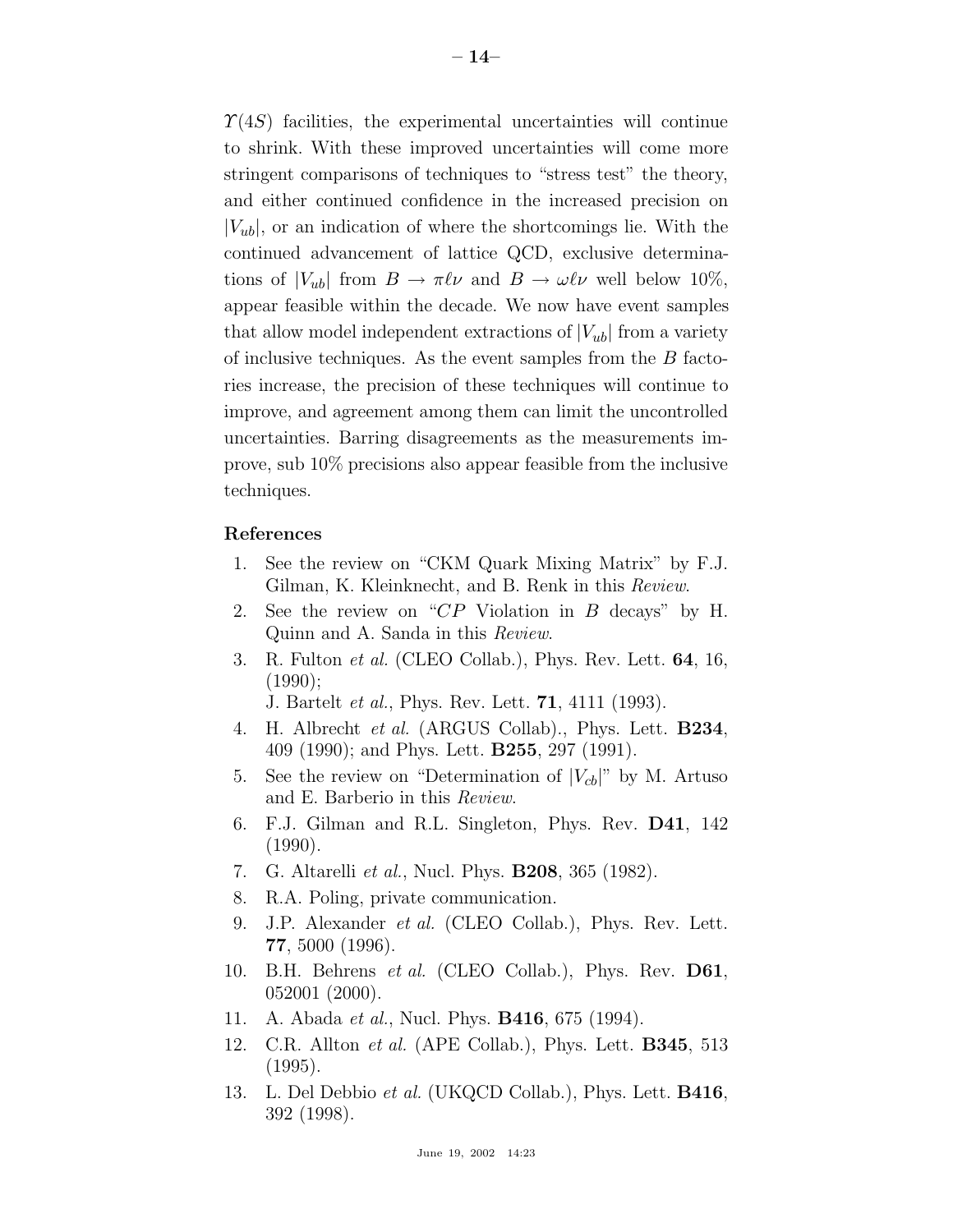- 14. S. Hashimoto et al., Phys. Rev. **D58**, 014502 (1998).
- 15. S. Ryan et al., Nucl. Phys. Proc. Suppl. **73**, 390 (1999).
- 16. S.M. Ryan et al., Nucl. Phys. Proc. Suppl. **83**, 328 (2000).
- 17. L. Lellouch, [arXiv:hep-ph/9912353].
- 18. K.C. Bowler et al. (UKQCD Collab.), Phys. Lett. **B486**, 111 (2000).
- 19. D. Becirevic and A.B. Kaidalov, Phys. Lett. **B478**, 417  $(2000).$
- 20. S. Aoki et al. (JLQCD Collab.), Nucl. Phys. Proc. Suppl. **94**, 329 (2001).
- 21. A.X. El-Khadra et al., Phys. Rev. **D64**, 014502 (2001).
- 22. S. Aoki et al. (JLQCD Collab.), Phys. Rev. **D64**, 114505 (2001).
- 23. A. Abada et al., Nucl. Phys. **B619**, 565 (2001).
- 24. P. Ball and V.M. Braun, Phys. Rev. **D55**, 5561 (1997).
- 25. P. Ball and V.M. Braun, Phys. Rev. **D58**, 094016 (1998).
- 26. A. Khodjamirian et al., Phys. Lett. **B410**, 275 (1997).
- 27. A. Khodjamirian et al., Phys. Rev. **D62**, 114002 (2000).
- 28. A.P. Bakulev, S.V. Mikhailov, and R. Ruskov, [arXiv:hep-ph/0006216].
- 29. T. Huang, Z. Li, and X. Wu, [arXiv:hep-ph/0011161].
- 30. W.Y. Wang and Y.L. Wu, Phys. Lett. **B515**, 57 (2001).
- 31. W.Y. Wang and Y.L. Wu, Phys. Lett. **B519**, 219 (2001).
- 32. P. Ball and R. Zwicky, JHEP **0110**, 019 (2001).
- 33. M. Wirbel, B. Stech, and M. Bauer, Z. Phys. **C29**, 637 (1985).
- 34. J.G. Korner and G.A. Schuler, Z. Phys. **C38**, 511 (1988) [Erratum: ibid. **C41**, 690 (1988)].
- 35. N. Isgur et al., Phys. Rev. **D39**, 799 (1989).
- 36. D. Scora and N. Isgur, Phys. Rev. **D52**, 2783 (1995).
- 37. D. Melikhov, Phys. Rev. **D53**, 2460 (1996).
- 38. M. Beyer and D. Melikhov, Phys. Lett. **B436**, 344 (1998).
- 39. R.N. Faustov, V.O. Galkin, and A.Y. Mishurov, Phys. Rev. **D53**, 6302 (1996).
- 40. N.B. Demchuk et al., Phys. Atom. Nucl. **60**, 1292 (1997) [Yad. Fiz. **60N8**, 1429 (1997)].
- 41. I.L. Grach, I.M. Narodetsky, and S. Simula, Phys. Lett. **B385**, 317 (1996).
- 42. Riazuddin, T.A. Al-Aithan, and A.H. Gilani, [arXiv:hep-ph/0007164].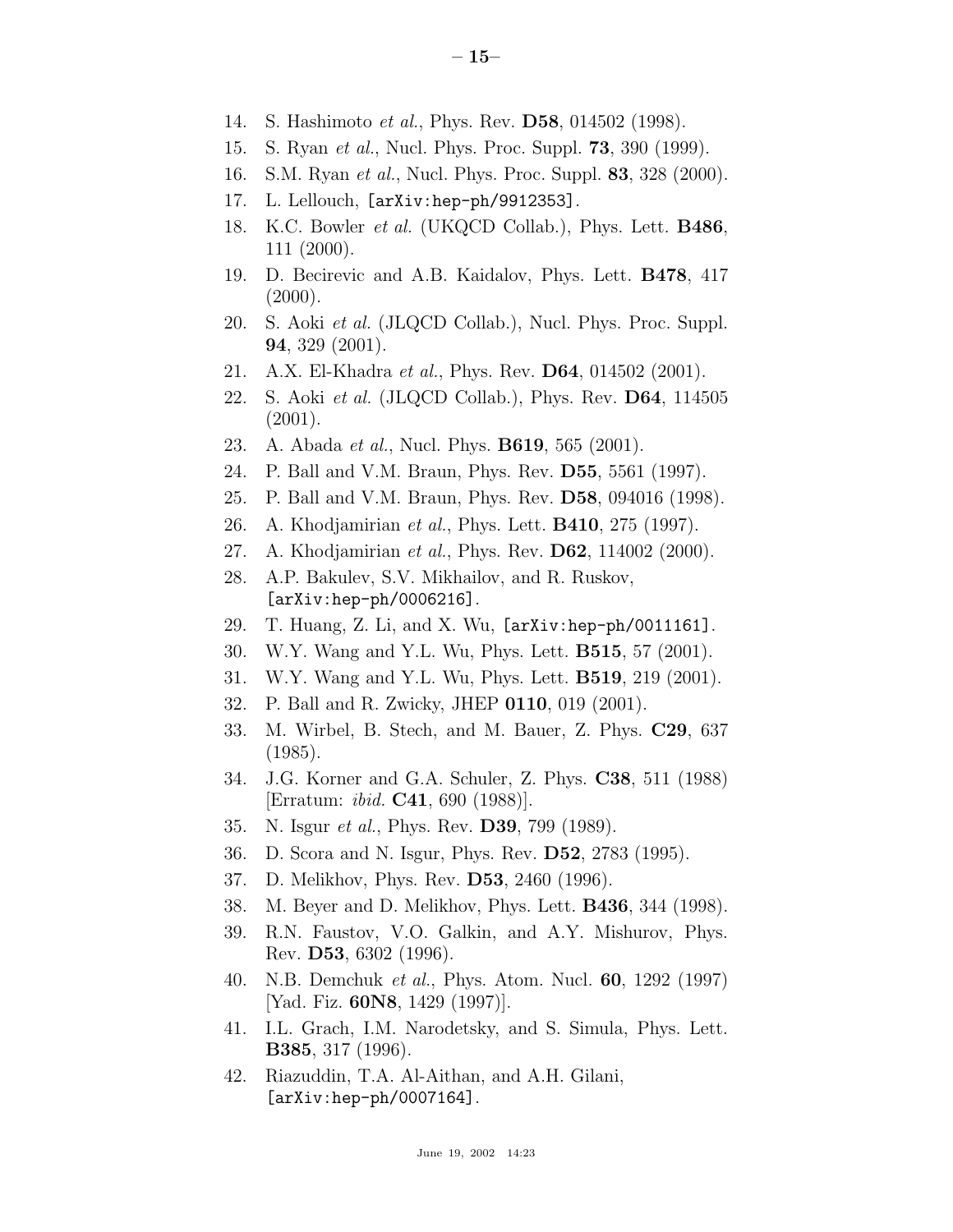- 44. T. Feldmann and P. Kroll, Eur. Phys. J. C **12**, 99 (2000).
- 45. J.M. Flynn and J. Nieves, Phys. Lett. **B505**, 82 (2001).
- 46. M. Beneke and T. Feldmann, Nucl. Phys. **B592**, 3 (2001).
- 47. H.M. Choi and C.R. Ji, Phys. Lett. **B460**, 461 (1999).
- 48. T. Kurimoto, H. Li, and A.I. Sanda, Phys. Rev. **D65**, 014007 (2002).
- 49. Z. Ligeti and M.B. Wise, Phys. Rev. **D53**, 4937 (1996).
- 50. E.M. Aitala et al. (E791 Collab.), Phys. Rev. Lett. **80**, 1393 (1998).
- 51. G. Burdman and J. Kambor, Phys. Rev. **D55**, 2817 (1997).
- 52. L. Lellouch, Nucl. Phys. **B479**, 353 (1996).
- 53. T. Mannel and B. Postler, Nucl. Phys. **B535**, 372 (1998).
- 54. K. Abe et al. (BELLE Collab.), BELLE-CONF-0124, 2001.
- 55. B. Serfass, talk presented at "Workshop on the CKM Unitarity Triangle," CERN, Geneva, Feb., 2002.
- 56. L. Gibbons, Ann. Rev. Nucl. Sci. **48**, 121 (1998).
- 57. G.P. Lepage, private communication.
- 58. I.I. Bigi, M.A. Shifman, and N. Uraltsev, Ann. Rev. Nucl. Part. Sci. **47**, 591 (1997).
- 59. A.H. Hoang, Z. Ligeti, and A.V. Manohar, Phys. Rev. Lett. **82**, 277 (1999).
- 60. I.I. Bigi, UND-HEP-BIG-99-05, hep-ph/9907270.
- 61. Z. Ligeti, FERMILAB-Conf-99/213-T, hep-ph/9908432.
- 62. V. Barger, C.S. Kim, and R.J.N. Phillips, Phys. Lett. **B251**, 629 (1990).
- 63. R. Barate et al. (ALEPH Collab.), Eur. Phys. J. **C6**, 555 (1999).
- 64. P. Abreu et al. (DELPHI Collab.), Phys. Lett. **B478**, 14  $(2000).$
- 65. M. Acciarri et al. (L3 Collab.), Phys. Lett. **B436**, 174 (1998).
- 66. G. Abbiendi et al. (OPAL Collab.), Eur. Phys. J. **C21** 399 (2001).
- 67. R.D. Dikeman, M. Shifman, and N.G. Uraltsev, Int. J. Mod. Phys. **A11**, 571 (1996).
- 68. A.F. Falk, Z. Ligeti, and M.B. Wise, Phys. Lett. **B406**, 225 (1997).
- 69. I.I. Bigi, R.D. Dikeman, and N. Uraltsev, Eur. Phys. J. **C4**, 453 (1998).